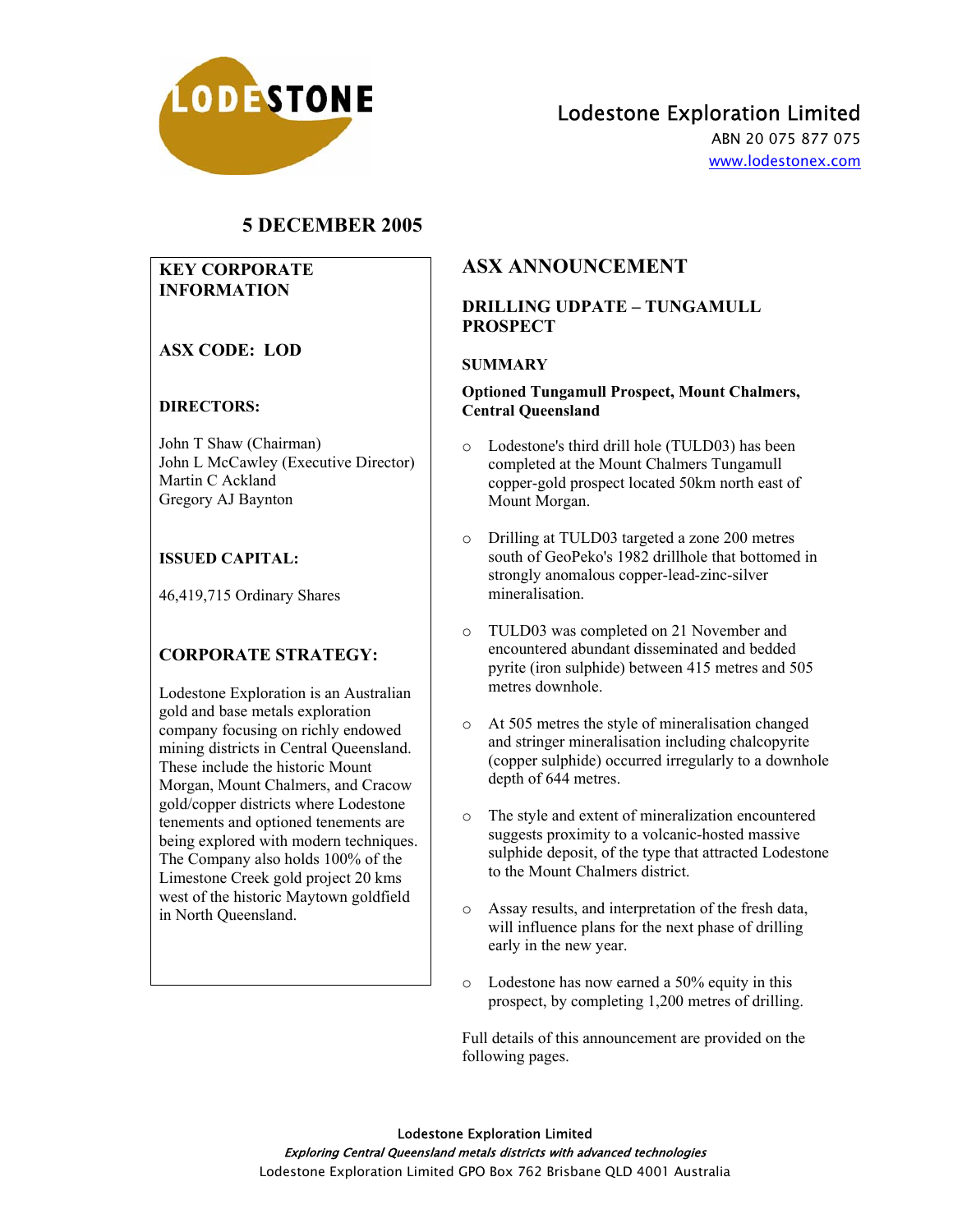

# Lodestone Exploration Limited

ABN 20 075 877 075 www.lodestonex.com

5 December, 2005

The Manager Company Announcements Office Australian Stock Exchange Limited 10<sup>th</sup> Floor, 20 Bond Street SYDNEY NSW 2000

Dear Sir,

## **MARKET UPDATE : DRILLING PROGRESS REPORT**

### **Mount Chalmers Project: Tungamull Prospect (Optioned Ground) -**

Tungamull is being explored under a farm-in arrangement with Quadrio, a subsidiary of Dominion Mining, under which Lodestone has earned a 50% interest in the project by completing 1,200 metres of drilling.

The historic Mount Chalmers mine worked a gold-rich VMS-style orebody that yielded 250,000 ounces of gold equivalent to a current value exceeding A\$125 million. It is possible that similar orebodies, not yet identified, cluster around the historic mine site.

Drilling by GeoPeko in 1982 at Tungamull (located 2,500 metres to the east of Mount Chalmers) intersected substantial zones of alteration with gold, copper, lead and zinc anomalism.

Lodestone's first drill hole at Tungamull, labelled TULD01, extended the known zone of mineralisation 70 metres eastwards from the 1982 GeoPeko drill hole. Though visually interesting, the section returned negligible gold or base metal values in assays.

Lodestone's second drill hole, labelled TULD02, encountered an altered and mineralised section approximately 20 metres thick and extended the zone of mineralisation 200 metres southwards. The hole was still in mineralisation when it was abandoned owing to badly broken ground.

Despite the high sulphide content, precious and base metal assays were low. However, the last five metres of core yielded strongly anomalous values for barium that normally occurs above a VMS deposit.

Consequently, Lodestone's third hole at Tungamull, TULD03, targeted a possible westerly extension of mineralisation encountered in TULD02 and tested the mineralisation at depth.